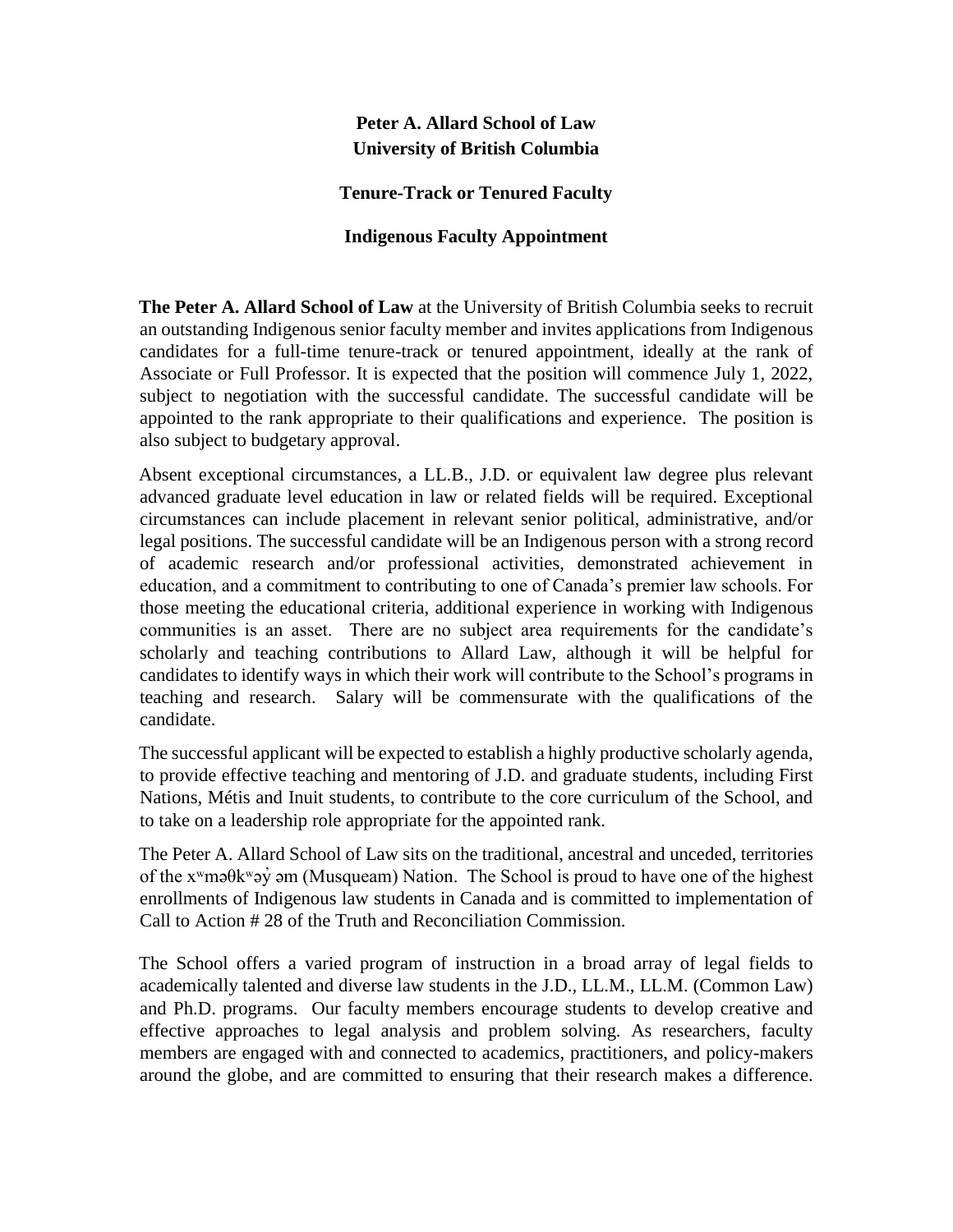More information about the Allard School of Law can be found at [www.law.ubc.ca](http://www.law.ubc.ca/) and [http://www.law.ubc.ca/strategic\\_plan/index.html.](http://www.law.ubc.ca/strategic_plan/index.html)

Allard Law's Indigenous Legal Studies, founded in 1975 as the First Nations Legal Studies Program, has attained national and international recognition for the strength of its faculty, staff, students and graduates. The unit includes several programming initiatives including the Indigenous Community Legal Clinic, the Indigenous Cultural Competency Certificate, the Kawaskimhon Moot, a JD Specialization in Aboriginal Law, a new Elders in Residence program and many speaker series open to the entire Allard community. In addition, there is a designated Indigenous application stream into the JD program, and specific advising and programming support for Indigenous students. The School's first-year curriculum now includes the mandatory courses "Indigenous Settler Legal Relations" and "Aboriginal & Treaty Rights." The successful candidate will be expected to add to the collective strength and activities of Indigenous Legal Studies unit. (For further information, consult [https://allard.ubc.ca/indigenous-legal-studies.\)](https://allard.ubc.ca/indigenous-legal-studies)

The University of British Columbia has identified strategic priorities around engagement with Canadian Indigenous communities that include providing educational opportunities for Indigenous people and widening opportunities for all students to learn about Indigenous issues and perspectives, and increasing engagement with diverse Indigenous communities and peoples in supportive and productive relationships.

(s[ee https://indigenous.ubc.ca/indigenous-engagement/indigenous-strategic-plan/\).](https://indigenous.ubc.ca/indigenous-engagement/indigenous-strategic-plan/) 

Applicants should submit (1) a cover letter indicating interest in a faculty appointment that identifies the applicant's academic, research, and professional accomplishments and any teaching experience; (2) a curriculum vitae; (3) the candidate's law and graduate transcripts; (4) the names of three references; and (5) evidence of teaching effectiveness, such as evaluations, if available. Publications submitted as part of the application will not be returned and incomplete applications may not be accepted.

**Electronic applications are required** and should be submitted to the Appointments Committee (appointments@allard.ubc.ca) by **June 6th, 2022**. Referees should submit reference letters by the same date or as soon as possible thereafter. Unofficial academic transcripts may be submitted with the initial application, but official academic transcripts will be required before appointment. Incomplete applications may not be accepted. The School of Law will continue to review applications until the position is filled. Any questions about this position may be directed to: appointments@allard.ubc.ca

*Please note that we have three hiring competitions at Allard Law underway this year. Please indicate in the subject line of your email that you wish to be considered for this competition "2021-INDIG". Please use the subject line, LASTNAME, FIRSTNAME – Competition Number(s), when submitting your email.*